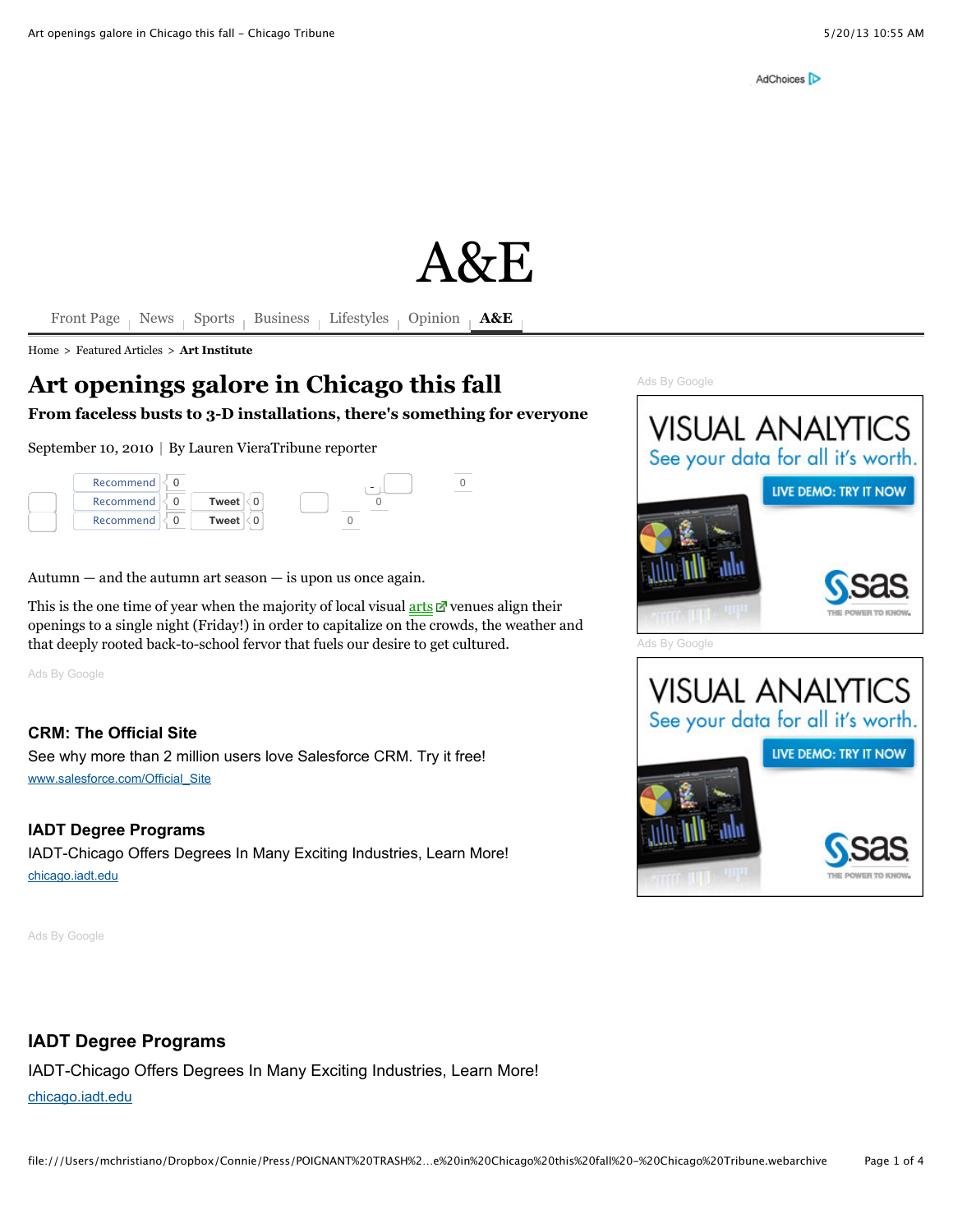[Ads By Google](http://www.google.com/url?ct=abg&q=https://www.google.com/adsense/support/bin/request.py%3Fcontact%3Dabg_afc%26url%3Dhttp://articles.chicagotribune.com/2010-09-10/entertainment/ct-ott-0910-fall-galleries-preview-ma20100910_1_art-season-art-institute-openings%26gl%3DUS%26hl%3Den%26client%3Dca-pub-8065581269528142%26ai0%3DClg9Q-IaWUaLwJoH8wAHCs4Egycy6yQWh-YiPiAHAjbcBEAEg84eRFFCF45Wv-v____8BYMmG_4fwo-wSoAHvwsTCA8gBAagDAaoE9gFP0EZ8hM1p2hlXqDKyIwUqiHxjVl645VFrPWiBgw1J4dHp_9e-jdMWGWl8dCsVxH8M3xSTIks4LX49kfFfBS3U4Tynu0sJAOzSRoxArhtu3Q4Iw81uj_044XmRlWwNYcC45erFKov37DFencwIqeW1u6b9635xSYt-GA6BuajM181kGZlmuZbirTr-WUaU6z1oPWi8LdHaFRff17wbVGBOuljP0UBS-NM3KuyCF6Mgd5BUBTvghn6a4mAyKwJ4eHerO49P0kF3zd5KwOxsU5uK6zYUIRQ3qp26fVQFIBs9rXTBU9FCECwvAsY31U6w1vYehN_TKaCIBgGAB_m8uz0&usg=AFQjCNFeIxOnM0g8z6ek59vrzbtmAeUjAg)

# **[IADT Degree Programs](http://www.googleadservices.com/pagead/aclk?sa=L&ai=Clg9Q-IaWUaLwJoH8wAHCs4Egycy6yQWh-YiPiAHAjbcBEAEg84eRFFCF45Wv-v____8BYMmG_4fwo-wSoAHvwsTCA8gBAagDAaoE9gFP0EZ8hM1p2hlXqDKyIwUqiHxjVl645VFrPWiBgw1J4dHp_9e-jdMWGWl8dCsVxH8M3xSTIks4LX49kfFfBS3U4Tynu0sJAOzSRoxArhtu3Q4Iw81uj_044XmRlWwNYcC45erFKov37DFencwIqeW1u6b9635xSYt-GA6BuajM181kGZlmuZbirTr-WUaU6z1oPWi8LdHaFRff17wbVGBOuljP0UBS-NM3KuyCF6Mgd5BUBTvghn6a4mAyKwJ4eHerO49P0kF3zd5KwOxsU5uK6zYUIRQ3qp26fVQFIBs9rXTBU9FCECwvAsY31U6w1vYehN_TKaCIBgGAB_m8uz0&num=1&cid=5GgULIO2IxcGqPaubyi8TRcG&sig=AOD64_2A33fXD1guj7q2xOfqBOPmKmQYUA&client=ca-pub-8065581269528142&adurl=http://chicago.iadt.edu/Programs%3Fsrc%3D201711%26vid%3D1967%26siteid%3Dart%2520schools)**

IADT-Chicago Offers Degrees In Many Exciting Industries, Learn More! [chicago.iadt.edu](http://www.googleadservices.com/pagead/aclk?sa=L&ai=Clg9Q-IaWUaLwJoH8wAHCs4Egycy6yQWh-YiPiAHAjbcBEAEg84eRFFCF45Wv-v____8BYMmG_4fwo-wSoAHvwsTCA8gBAagDAaoE9gFP0EZ8hM1p2hlXqDKyIwUqiHxjVl645VFrPWiBgw1J4dHp_9e-jdMWGWl8dCsVxH8M3xSTIks4LX49kfFfBS3U4Tynu0sJAOzSRoxArhtu3Q4Iw81uj_044XmRlWwNYcC45erFKov37DFencwIqeW1u6b9635xSYt-GA6BuajM181kGZlmuZbirTr-WUaU6z1oPWi8LdHaFRff17wbVGBOuljP0UBS-NM3KuyCF6Mgd5BUBTvghn6a4mAyKwJ4eHerO49P0kF3zd5KwOxsU5uK6zYUIRQ3qp26fVQFIBs9rXTBU9FCECwvAsY31U6w1vYehN_TKaCIBgGAB_m8uz0&num=1&cid=5GgULIO2IxcGqPaubyi8TRcG&sig=AOD64_2A33fXD1guj7q2xOfqBOPmKmQYUA&client=ca-pub-8065581269528142&adurl=http://chicago.iadt.edu/Programs%3Fsrc%3D201711%26vid%3D1967%26siteid%3Dart%2520schools)

Navigating it all can be a bit overwhelming, unless you've got a gallery-hopping game plan. Pick a specific [neighborhood](http://articles.chicagotribune.com/2010-09-10/entertainment/ct-ott-0910-fall-galleries-preview-ma20100910_1_art-season-art-institute-openings#)  $\mathbb{Z}$ , or follow your curiosity. Those fond of classic figurative painting should prioritize [visits](http://articles.chicagotribune.com/2010-09-10/entertainment/ct-ott-0910-fall-galleries-preview-ma20100910_1_art-season-art-institute-openings#) d'to Ann Nathan Gallery or the Highland Park Art Center, while hipsters in search of offbeat art will flock to Johalla Projects and Threewalls. Up-andcomer Dan Gunn is the star Friday at Lloyd Dobler Gallery while Shane Campbell Gallery breaks in a new address with subtlety beautiful paintings from Anthony Pearson.

Behold: Your guide to the most noteworthy openings, along with a save-the-date guide to the rest of the fall — the best art season of all is on...

#### **Up-and-comers**

These are the names likely to linger on the tips of the tongues, especially for those who closely follow the rotating cast of emerging artists. **Dan Gunn** is a recently [graduated](http://articles.chicagotribune.com/2010-09-10/entertainment/ct-ott-0910-fall-galleries-preview-ma20100910_1_art-season-art-institute-openings#) product of the School of the Art Institute who has been playing with plywood, cutting it up into visual motifs. A collection of recent works called "Multistable Picture Fable" opens Saturday at Lloyd Dobler *(1545 W. Division St., 2nd floor, 312-961-8706; lloyddoblergallery.com)*. **Stephanie Syjuco** has arrived nationally, exhibiting at major institutions such as New York's Whitney [Museum](http://articles.chicagotribune.com/2010-09-10/entertainment/ct-ott-0910-fall-galleries-preview-ma20100910_1_art-season-art-institute-openings#)  $\Box$  of American Art. Her show at Gallery 400, "Particulate Matter (Things, Thingys, Thingies)," continues her explorations of counterfeit and mismatched mass production *(400 S. Peoria St., 312-996-6114; uic.edu/aa/college/gallery400)*. Golden Age Gallery presents "Faux Weirdo," new work by **Lauren Anderson**, which continues to propel this young artist's portfolio into uncharted territory. In the past she's created a pinata shaped like a PBR can; for this exhibition, she's made a series of smoke-bomb inspired drawings and sculptures *(119 N. Peoria St., 312-288-8535; shopgoldenage.com)*.

# **Classic and figurative artists**

German photo-artist **Gert Wiedmaier** softens his images of Parisian life to an impressionist-grade fade for his solo show at Thomas [Masters](http://articles.chicagotribune.com/2010-09-10/entertainment/ct-ott-0910-fall-galleries-preview-ma20100910_1_art-season-art-institute-openings#) F Gallery (245 W. North *Ave., 312-440-2322; thomasmastersgallery.com),* while **Tim Lowly**, a longtime contributor to the local painting and drawing scene, continues to produce startling, photorealist images of  $\frac{\text{experiences}}{\text{of}}$  spent nurturing his disabled daughter. His latest show of paintings and woodcuts, "Without Moving (25)," opens Saturday at Lincoln Square's Fill in the Blank Gallery *(5038 N. Lincoln Ave., 773-878-1750; fillintheblankgallery.com)*.

The elongated title "Tethered to My World — Contemporary Figure Painting: Location, Chicago" is the self-explanatory subject of the fall show (reception Saturday) at the Art Center in Highland Park *(1957 Sheridan Road, Highland Park, 847-432-1888; theartcenterhp.org*), which includes work from brilliantly detailed [painter](http://articles.chicagotribune.com/2010-09-10/entertainment/ct-ott-0910-fall-galleries-preview-ma20100910_1_art-season-art-institute-openings#)  $\mathbb{E}/d$  drawer **Kevin Wolff**, as well as familiar locals **Karl Wirsum**, **Andreas Fischer** and **Elizabeth** [Silken Prey](http://aax-us-east.amazon-adsystem.com/x/c/p0kjv0KoswjYQLXRpHlLbw/http://www.amazon.com/dp/B00AMOOBJU/ref=dra_a_zp_mr_hn_it_P1300_1000?tag=dradis-20) John Sandford Kindle Edition **\$12.99**

# **Related Articles**

[Gallery hopping into autumn](http://articles.chicagotribune.com/2010-09-10/features/ct-ott-0910-fall-galleries-preview-20100910_1_art-season-autumn-threewalls) *September 10, 2010*

[Josephson's photos still fresh after 50 years](http://articles.chicagotribune.com/2008-03-14/entertainment/0803120379_1_images-minor-white-paintings) *March 14, 2008*

[The Modern Wing](http://articles.chicagotribune.com/2009-05-03/news/0905010278_1_art-institute-modern-wing-american-art-collection) *May 3, 2009*

[Milo M. Naeve, 1931 -2009: Former](http://articles.chicagotribune.com/2009-08-23/news/0908230146_1_art-institute-milo-m-naeve-winterthur-museum) American art curator at... *August 23, 2009*

#### **Find More Stories About**

[Art Institute](http://articles.chicagotribune.com/keyword/art-institute) [American Art](http://articles.chicagotribune.com/keyword/american-art)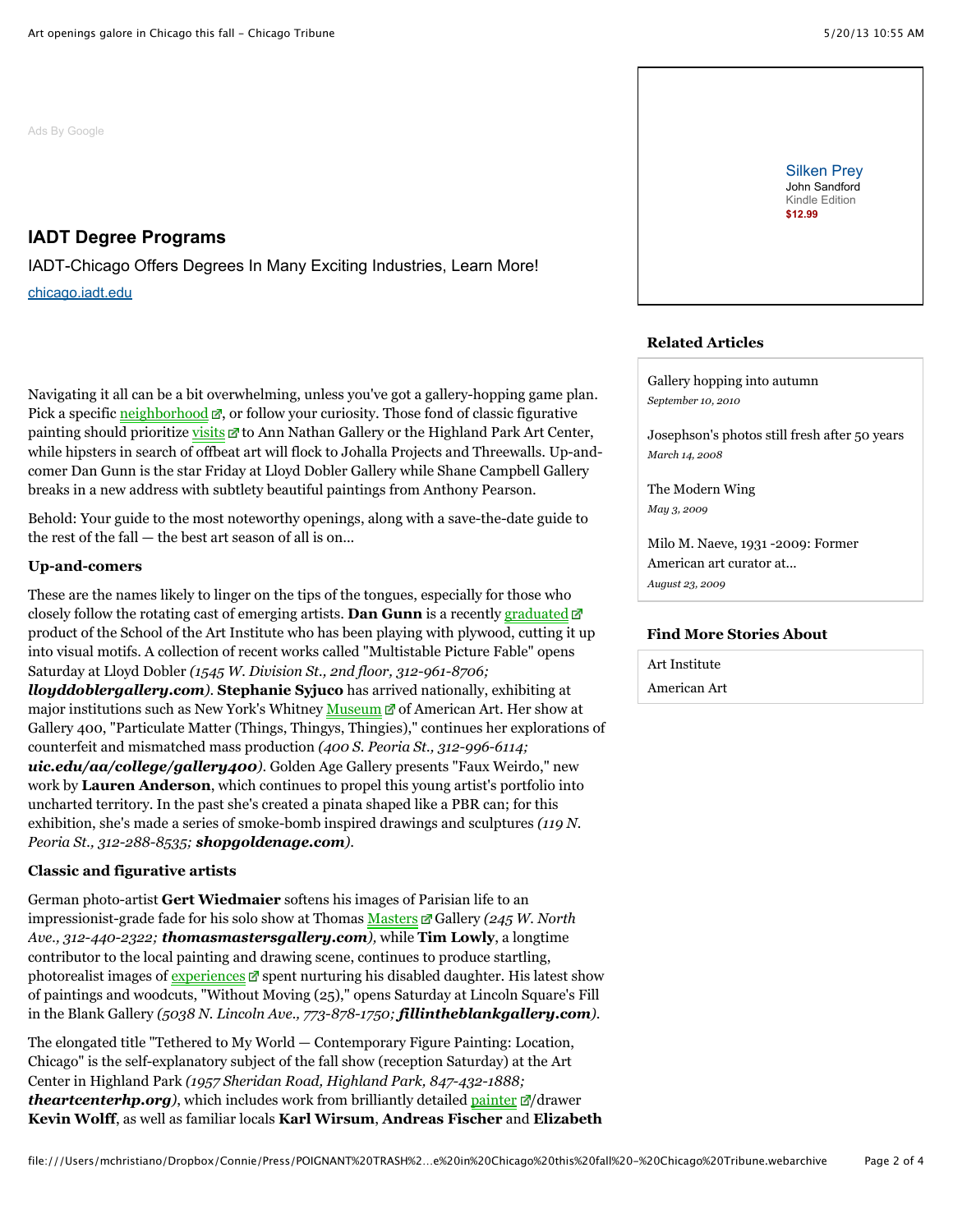**Shrev**. For something completely different, don't miss "Introducing **Stephen Cefalo**" at Ann Nathan Gallery *(212 W. Superior St., 312-664-6622; annnathangallery.com)*, in which eerie, Dutch-style oil paintings make bold statements.

[Ads By Google](http://www.google.com/url?ct=abg&q=https://www.google.com/adsense/support/bin/request.py%3Fcontact%3Dabg_afc%26url%3Dhttp://articles.chicagotribune.com/2010-09-10/entertainment/ct-ott-0910-fall-galleries-preview-ma20100910_1_art-season-art-institute-openings%26gl%3DUS%26hl%3Den%26client%3Dca-pub-8065581269528142%26ai0%3DCr42SWEeaUeoGwuDBAZ6bgYAMwcW0jgPZ3NnBVaGM9-23ARABIPOHkRQoAlDT8-Cr______8BYMmG_4fwo-wSoAGPuuXeA8gBAakCocGPMi6RtT6oAwGqBPQBT9Cj6_h9-MjCvwzFJ63zrzv5_lOBilSsdHST70L1eqWqBGbGIFqjnNncwGkk5LnTue60TziRt1MjhojqRcLuI3yuzDG6cV-ztnrqp0i8b_iO9nmd_iiogfhEOOsTXXh-EDBGDckwsLmNcM6JEmPz2VpioeKXhi8lo--Ql86yLJdxKsrDjog9YRpT9WtYfuN0t3Uz3u_REmBkAW1HqupZ3TSLBUbFItfDyEzUrBZCSysAi1jwlJ9ASEsqkW0Qy1Q8lURMpwcJ9FWHCp1aj2DzcH0jxv6TBFxaxQ3Pt3YzdadSh7Uw6Zz3FPvRHgD76mBuq3kgnIgGAYAH2cWaIQ%26ai1%3DCyd4JWEeaUeoGwuDBAZ6bgYAMxvHLwwP-_LXsWvLk-5ngARACIPOHkRQoAlD_yL_7AmDJhv-H8KPsEqAB9PaK8QPIAQGoAwGqBPUBT9Cz_2tk4fL6Db_fXb71sjH290Xcx1-tfnaV51nzYa69H22NbVahS2LX_G8krPDQvoSBVpFKO99KmojuD9fubW-o0Tu1eEnu-3HrrUq6Z-OI7XKK5SPjzPRGevYRXHljDTlSEcgv-rKXYdmPB2v02lJpu7nbkXZnuO_Jise6LYo6LcfDz8I7bBpa4nBUaL0ptWIgwePDSCBoUm9Gq-pQ1TXkayj7MdGallrQvgpDCGcTjQG0k4JHVVYrkHxYiUspnkNLrhOaFVZFyJqXRZPAVezVLVUSxbdBNeYYZITFdqdSwQbGyrz3FA4nHYB76oCIPCJPRVyIBgGAB_SI9Q4&usg=AFQjCNExDAxJJIm_JOREX25Q14O-z3azHA)

#### **[KLM Royal Dutch Airlines](http://www.googleadservices.com/pagead/aclk?sa=L&ai=Cr42SWEeaUeoGwuDBAZ6bgYAMwcW0jgPZ3NnBVaGM9-23ARABIPOHkRQoAlDT8-Cr______8BYMmG_4fwo-wSoAGPuuXeA8gBAakCocGPMi6RtT6oAwGqBPQBT9Cj6_h9-MjCvwzFJ63zrzv5_lOBilSsdHST70L1eqWqBGbGIFqjnNncwGkk5LnTue60TziRt1MjhojqRcLuI3yuzDG6cV-ztnrqp0i8b_iO9nmd_iiogfhEOOsTXXh-EDBGDckwsLmNcM6JEmPz2VpioeKXhi8lo--Ql86yLJdxKsrDjog9YRpT9WtYfuN0t3Uz3u_REmBkAW1HqupZ3TSLBUbFItfDyEzUrBZCSysAi1jwlJ9ASEsqkW0Qy1Q8lURMpwcJ9FWHCp1aj2DzcH0jxv6TBFxaxQ3Pt3YzdadSh7Uw6Zz3FPvRHgD76mBuq3kgnIgGAYAH2cWaIQ&num=1&cid=5GjMbdbjrAMRcX9JdT2aw_k9&sig=AOD64_1OBrCnzvs6sNoUSr44crHmCSg-hA&client=ca-pub-8065581269528142&adurl=http://ad.doubleclick.net/clk%3B232908755%3B56808582%3Bw%3Bu%3D()nil%7C%7BAdGroup%7D%7C%7BCampaign%7D%3Fhttp://www.klm.com/travel/us_en/index.htm%3Fpopup%3Dno%26WT.mc_id%3D2229766%7C3501542%7C56808582%7C232908755%7C359228%26WT.srch%3D1)**

Book direct and save on flights. Check our special USA offers! [www.KLM.com](http://www.googleadservices.com/pagead/aclk?sa=L&ai=Cr42SWEeaUeoGwuDBAZ6bgYAMwcW0jgPZ3NnBVaGM9-23ARABIPOHkRQoAlDT8-Cr______8BYMmG_4fwo-wSoAGPuuXeA8gBAakCocGPMi6RtT6oAwGqBPQBT9Cj6_h9-MjCvwzFJ63zrzv5_lOBilSsdHST70L1eqWqBGbGIFqjnNncwGkk5LnTue60TziRt1MjhojqRcLuI3yuzDG6cV-ztnrqp0i8b_iO9nmd_iiogfhEOOsTXXh-EDBGDckwsLmNcM6JEmPz2VpioeKXhi8lo--Ql86yLJdxKsrDjog9YRpT9WtYfuN0t3Uz3u_REmBkAW1HqupZ3TSLBUbFItfDyEzUrBZCSysAi1jwlJ9ASEsqkW0Qy1Q8lURMpwcJ9FWHCp1aj2DzcH0jxv6TBFxaxQ3Pt3YzdadSh7Uw6Zz3FPvRHgD76mBuq3kgnIgGAYAH2cWaIQ&num=1&cid=5GjMbdbjrAMRcX9JdT2aw_k9&sig=AOD64_1OBrCnzvs6sNoUSr44crHmCSg-hA&client=ca-pub-8065581269528142&adurl=http://ad.doubleclick.net/clk%3B232908755%3B56808582%3Bw%3Bu%3D()nil%7C%7BAdGroup%7D%7C%7BCampaign%7D%3Fhttp://www.klm.com/travel/us_en/index.htm%3Fpopup%3Dno%26WT.mc_id%3D2229766%7C3501542%7C56808582%7C232908755%7C359228%26WT.srch%3D1)

#### **[Flights from Chicago](http://www.googleadservices.com/pagead/aclk?sa=L&ai=Cyd4JWEeaUeoGwuDBAZ6bgYAMxvHLwwP-_LXsWvLk-5ngARACIPOHkRQoAlD_yL_7AmDJhv-H8KPsEqAB9PaK8QPIAQGoAwGqBPUBT9Cz_2tk4fL6Db_fXb71sjH290Xcx1-tfnaV51nzYa69H22NbVahS2LX_G8krPDQvoSBVpFKO99KmojuD9fubW-o0Tu1eEnu-3HrrUq6Z-OI7XKK5SPjzPRGevYRXHljDTlSEcgv-rKXYdmPB2v02lJpu7nbkXZnuO_Jise6LYo6LcfDz8I7bBpa4nBUaL0ptWIgwePDSCBoUm9Gq-pQ1TXkayj7MdGallrQvgpDCGcTjQG0k4JHVVYrkHxYiUspnkNLrhOaFVZFyJqXRZPAVezVLVUSxbdBNeYYZITFdqdSwQbGyrz3FA4nHYB76oCIPCJPRVyIBgGAB_SI9Q4&num=2&cid=5GjMbdbjrAMRcX9JdT2aw_k9&sig=AOD64_12Y4dwZd0eiUmWVy4fNPfc-PRXUQ&client=ca-pub-8065581269528142&adurl=http://clickserve.dartsearch.net/link/click%3Flid%3D43700003780904469%26ds_s_kwgid%3D58700000045162211%26ds_e_adid%3D24338310406%26ds_e_matchtype%3Dcontent%26ds_url_v%3D2)**

Great Rates are Still Available from United. Book Now [united.com](http://www.googleadservices.com/pagead/aclk?sa=L&ai=Cyd4JWEeaUeoGwuDBAZ6bgYAMxvHLwwP-_LXsWvLk-5ngARACIPOHkRQoAlD_yL_7AmDJhv-H8KPsEqAB9PaK8QPIAQGoAwGqBPUBT9Cz_2tk4fL6Db_fXb71sjH290Xcx1-tfnaV51nzYa69H22NbVahS2LX_G8krPDQvoSBVpFKO99KmojuD9fubW-o0Tu1eEnu-3HrrUq6Z-OI7XKK5SPjzPRGevYRXHljDTlSEcgv-rKXYdmPB2v02lJpu7nbkXZnuO_Jise6LYo6LcfDz8I7bBpa4nBUaL0ptWIgwePDSCBoUm9Gq-pQ1TXkayj7MdGallrQvgpDCGcTjQG0k4JHVVYrkHxYiUspnkNLrhOaFVZFyJqXRZPAVezVLVUSxbdBNeYYZITFdqdSwQbGyrz3FA4nHYB76oCIPCJPRVyIBgGAB_SI9Q4&num=2&cid=5GjMbdbjrAMRcX9JdT2aw_k9&sig=AOD64_12Y4dwZd0eiUmWVy4fNPfc-PRXUQ&client=ca-pub-8065581269528142&adurl=http://clickserve.dartsearch.net/link/click%3Flid%3D43700003780904469%26ds_s_kwgid%3D58700000045162211%26ds_e_adid%3D24338310406%26ds_e_matchtype%3Dcontent%26ds_url_v%3D2)

[Ads By Google](http://www.google.com/url?ct=abg&q=https://www.google.com/adsense/support/bin/request.py%3Fcontact%3Dabg_afc%26url%3Dhttp://articles.chicagotribune.com/2010-09-10/entertainment/ct-ott-0910-fall-galleries-preview-ma20100910_1_art-season-art-institute-openings%26gl%3DUS%26hl%3Den%26client%3Dca-pub-8065581269528142%26ai0%3DCRQfM-IaWUezVOse6wQH-4IDoBcbxy8MD_vy17Fry5PuZ4AEQASDzh5EUUP_Iv_sCYMmG_4fwo-wSoAH09orxA8gBAagDAaoE-QFP0Dv8nf9pllkXvGeXkEMST6DQCHZYD_6X8EmlvRczQ5qtrO_USbuU7XV_KXfL_JnpFkyrMe6CBJ-EZIyf3uSlEXRRHD4nghpF8j_AuIpN7EYjq47NP76VCLVOtPFWRzud03GEad6FVlWi5RtRKhtv9gPu6ch17IwKwpQsv2Kck-CAomaDhPjjpddlmS8xFSCUtnI86f8T2nzOxyqtVHSiVOykHR8VvOZWULKZ2Q9GM8R5tcdXl4htKkCUkCKAcLBlnQC4GgmbvIJUwzGaTW5Z5jOGMS0aROD9Q-BhQzxiF9GRsiOav_TR4EhNUFcpoLO791xjjZROJzGIBgGAB_SI9Q4&usg=AFQjCNH20atave30QpL52MkRhHo34n7Jxw)

#### **[Flights from Chicago](http://www.googleadservices.com/pagead/aclk?sa=L&ai=CRQfM-IaWUezVOse6wQH-4IDoBcbxy8MD_vy17Fry5PuZ4AEQASDzh5EUUP_Iv_sCYMmG_4fwo-wSoAH09orxA8gBAagDAaoE-QFP0Dv8nf9pllkXvGeXkEMST6DQCHZYD_6X8EmlvRczQ5qtrO_USbuU7XV_KXfL_JnpFkyrMe6CBJ-EZIyf3uSlEXRRHD4nghpF8j_AuIpN7EYjq47NP76VCLVOtPFWRzud03GEad6FVlWi5RtRKhtv9gPu6ch17IwKwpQsv2Kck-CAomaDhPjjpddlmS8xFSCUtnI86f8T2nzOxyqtVHSiVOykHR8VvOZWULKZ2Q9GM8R5tcdXl4htKkCUkCKAcLBlnQC4GgmbvIJUwzGaTW5Z5jOGMS0aROD9Q-BhQzxiF9GRsiOav_TR4EhNUFcpoLO791xjjZROJzGIBgGAB_SI9Q4&num=1&cid=5GgIsg5p9Y4KRVHRQFZBxAwk&sig=AOD64_0xHJO5FeWlCfMCa3QmnVBSbtL05w&client=ca-pub-8065581269528142&adurl=http://clickserve.dartsearch.net/link/click%3Flid%3D43700003780904469%26ds_s_kwgid%3D58700000045162211%26ds_e_adid%3D24338310406%26ds_e_matchtype%3Dcontent%26ds_url_v%3D2)**

Great Rates are Still Available from United. Book Now

[united.com](http://www.googleadservices.com/pagead/aclk?sa=L&ai=CRQfM-IaWUezVOse6wQH-4IDoBcbxy8MD_vy17Fry5PuZ4AEQASDzh5EUUP_Iv_sCYMmG_4fwo-wSoAH09orxA8gBAagDAaoE-QFP0Dv8nf9pllkXvGeXkEMST6DQCHZYD_6X8EmlvRczQ5qtrO_USbuU7XV_KXfL_JnpFkyrMe6CBJ-EZIyf3uSlEXRRHD4nghpF8j_AuIpN7EYjq47NP76VCLVOtPFWRzud03GEad6FVlWi5RtRKhtv9gPu6ch17IwKwpQsv2Kck-CAomaDhPjjpddlmS8xFSCUtnI86f8T2nzOxyqtVHSiVOykHR8VvOZWULKZ2Q9GM8R5tcdXl4htKkCUkCKAcLBlnQC4GgmbvIJUwzGaTW5Z5jOGMS0aROD9Q-BhQzxiF9GRsiOav_TR4EhNUFcpoLO791xjjZROJzGIBgGAB_SI9Q4&num=1&cid=5GgIsg5p9Y4KRVHRQFZBxAwk&sig=AOD64_0xHJO5FeWlCfMCa3QmnVBSbtL05w&client=ca-pub-8065581269528142&adurl=http://clickserve.dartsearch.net/link/click%3Flid%3D43700003780904469%26ds_s_kwgid%3D58700000045162211%26ds_e_adid%3D24338310406%26ds_e_matchtype%3Dcontent%26ds_url_v%3D2)

[Ads By Google](http://www.google.com/url?ct=abg&q=https://www.google.com/adsense/support/bin/request.py%3Fcontact%3Dabg_afc%26url%3Dhttp://articles.chicagotribune.com/2010-09-10/entertainment/ct-ott-0910-fall-galleries-preview-ma20100910_1_art-season-art-institute-openings%26gl%3DUS%26hl%3Den%26client%3Dca-pub-8065581269528142%26ai0%3DCRQfM-IaWUezVOse6wQH-4IDoBcbxy8MD_vy17Fry5PuZ4AEQASDzh5EUUP_Iv_sCYMmG_4fwo-wSoAH09orxA8gBAagDAaoE-QFP0Dv8nf9pllkXvGeXkEMST6DQCHZYD_6X8EmlvRczQ5qtrO_USbuU7XV_KXfL_JnpFkyrMe6CBJ-EZIyf3uSlEXRRHD4nghpF8j_AuIpN7EYjq47NP76VCLVOtPFWRzud03GEad6FVlWi5RtRKhtv9gPu6ch17IwKwpQsv2Kck-CAomaDhPjjpddlmS8xFSCUtnI86f8T2nzOxyqtVHSiVOykHR8VvOZWULKZ2Q9GM8R5tcdXl4htKkCUkCKAcLBlnQC4GgmbvIJUwzGaTW5Z5jOGMS0aROD9Q-BhQzxiF9GRsiOav_TR4EhNUFcpoLO791xjjZROJzGIBgGAB_SI9Q4&usg=AFQjCNH20atave30QpL52MkRhHo34n7Jxw)

#### **[Flights from Chicago](http://www.googleadservices.com/pagead/aclk?sa=L&ai=CRQfM-IaWUezVOse6wQH-4IDoBcbxy8MD_vy17Fry5PuZ4AEQASDzh5EUUP_Iv_sCYMmG_4fwo-wSoAH09orxA8gBAagDAaoE-QFP0Dv8nf9pllkXvGeXkEMST6DQCHZYD_6X8EmlvRczQ5qtrO_USbuU7XV_KXfL_JnpFkyrMe6CBJ-EZIyf3uSlEXRRHD4nghpF8j_AuIpN7EYjq47NP76VCLVOtPFWRzud03GEad6FVlWi5RtRKhtv9gPu6ch17IwKwpQsv2Kck-CAomaDhPjjpddlmS8xFSCUtnI86f8T2nzOxyqtVHSiVOykHR8VvOZWULKZ2Q9GM8R5tcdXl4htKkCUkCKAcLBlnQC4GgmbvIJUwzGaTW5Z5jOGMS0aROD9Q-BhQzxiF9GRsiOav_TR4EhNUFcpoLO791xjjZROJzGIBgGAB_SI9Q4&num=1&cid=5GgIsg5p9Y4KRVHRQFZBxAwk&sig=AOD64_0xHJO5FeWlCfMCa3QmnVBSbtL05w&client=ca-pub-8065581269528142&adurl=http://clickserve.dartsearch.net/link/click%3Flid%3D43700003780904469%26ds_s_kwgid%3D58700000045162211%26ds_e_adid%3D24338310406%26ds_e_matchtype%3Dcontent%26ds_url_v%3D2)**

Great Rates are Still Available from United. Book Now

[united.com](http://www.googleadservices.com/pagead/aclk?sa=L&ai=CRQfM-IaWUezVOse6wQH-4IDoBcbxy8MD_vy17Fry5PuZ4AEQASDzh5EUUP_Iv_sCYMmG_4fwo-wSoAH09orxA8gBAagDAaoE-QFP0Dv8nf9pllkXvGeXkEMST6DQCHZYD_6X8EmlvRczQ5qtrO_USbuU7XV_KXfL_JnpFkyrMe6CBJ-EZIyf3uSlEXRRHD4nghpF8j_AuIpN7EYjq47NP76VCLVOtPFWRzud03GEad6FVlWi5RtRKhtv9gPu6ch17IwKwpQsv2Kck-CAomaDhPjjpddlmS8xFSCUtnI86f8T2nzOxyqtVHSiVOykHR8VvOZWULKZ2Q9GM8R5tcdXl4htKkCUkCKAcLBlnQC4GgmbvIJUwzGaTW5Z5jOGMS0aROD9Q-BhQzxiF9GRsiOav_TR4EhNUFcpoLO791xjjZROJzGIBgGAB_SI9Q4&num=1&cid=5GgIsg5p9Y4KRVHRQFZBxAwk&sig=AOD64_0xHJO5FeWlCfMCa3QmnVBSbtL05w&client=ca-pub-8065581269528142&adurl=http://clickserve.dartsearch.net/link/click%3Flid%3D43700003780904469%26ds_s_kwgid%3D58700000045162211%26ds_e_adid%3D24338310406%26ds_e_matchtype%3Dcontent%26ds_url_v%3D2)

#### **Weird and the beautiful**

A cartoonlike [Neighborhood](http://articles.chicagotribune.com/2010-09-10/entertainment/ct-ott-0910-fall-galleries-preview-ma20100910_1_art-season-art-institute-openings#)  $\mathbb{Z}$  Watch icon and a weeping Abraham Lincoln are two of the half-dozen sculptures **Ben Stone** created for his second solo show at Western Exhibitions *(119 N. Peoria St., 312-480-8390; westernexhibitions.com)*.

"Poignant Trash" is the subject of renowned **painter**  $\mathbb{Z}$  **Connie Noyes**' show at EC Gallery *(215 N. Aberdeen St., 312-850-0924; ec-gallery.com)*, whose works feature cast-off utilitarian items so gussied up, they're almost unrecognizable. **Montgomery Perry Smith** fashions soft, circular compositions from faux flowers and felt, producing polished, craft-chic sculptures. A collection of his latest, dubbed "Pit Worship," opens Saturday at Johalla Projects *(1561 N. Milwaukee Ave., 708-280-3940; johallaprojects.wordpress.com)*. Dubhe Carreno Gallery is often home to exhibits that are equally creepy and beautiful, and ceramicist **Elise Siegel** is no exception. Her faceless busts and topless bottoms are the focus of "make/believe" *(118 N. Peoria St., 312-666-3150; dubhecarrenogallery.com)*.

#### **Modern intelligentsia**

[Ads By Google](http://www.google.com/url?ct=abg&q=https://www.google.com/adsense/support/bin/request.py%3Fcontact%3Dabg_afc%26url%3Dhttp://articles.chicagotribune.com/2010-09-10/entertainment/ct-ott-0910-fall-galleries-preview-ma20100910_1_art-season-art-institute-openings%26gl%3DUS%26hl%3Den%26client%3Dca-pub-8065581269528142%26ai0%3DCY6pH-YaWUfDfFNTgwQHL-4HQBvvdu68F24a39HS7pcCQuAEQASDzh5EUUL-0n40HYMmG_4fwo-wSoAHtgeHfA8gBAagDAaoE-AFP0Nc98boThmwDDVE4cReMrnmg6FtapxAmZ74t76scAEMKmQ3jPnfReuyZCUg4ZWgNbeXxC2R7EUJCqeOmvUKnVd9K-zzKsHgxIG2QtNi4yGHUjCqddg3RSfCwPf3ETduYQ3kzzfeUDm7P4IAYpChJC05HaQ912Y8n8l9KEtF74gfut__gikk8vrAWD7DmKfK4IuAEixYr5fMX84u9lTfSLsJgNkD1b6b2F0V18Jb58qlxsMhj6MtG1E9dicRZWd6Kue1GGTmQcNdAKte9Z33GG_jOKG5KHlS1jA5UsilsxWwfSKHl9u_i9J8mXV9ahhZuoDvQK1Wo9ogGAYAH-_2eIA&usg=AFQjCNFutL03UcenFt3k-bYNz2cawsnJPQ)

#### **[ModCloth's New Arrivals](http://www.googleadservices.com/pagead/aclk?sa=L&ai=CY6pH-YaWUfDfFNTgwQHL-4HQBvvdu68F24a39HS7pcCQuAEQASDzh5EUUL-0n40HYMmG_4fwo-wSoAHtgeHfA8gBAagDAaoE-AFP0Nc98boThmwDDVE4cReMrnmg6FtapxAmZ74t76scAEMKmQ3jPnfReuyZCUg4ZWgNbeXxC2R7EUJCqeOmvUKnVd9K-zzKsHgxIG2QtNi4yGHUjCqddg3RSfCwPf3ETduYQ3kzzfeUDm7P4IAYpChJC05HaQ912Y8n8l9KEtF74gfut__gikk8vrAWD7DmKfK4IuAEixYr5fMX84u9lTfSLsJgNkD1b6b2F0V18Jb58qlxsMhj6MtG1E9dicRZWd6Kue1GGTmQcNdAKte9Z33GG_jOKG5KHlS1jA5UsilsxWwfSKHl9u_i9J8mXV9ahhZuoDvQK1Wo9ogGAYAH-_2eIA&num=1&cid=5GjYSndLt0XRL64j-HBsQaSl&sig=AOD64_3ST8fcomWV3NhE1DMLb_ZpTJE6hQ&client=ca-pub-8065581269528142&adurl=http://1223.xg4ken.com/media/redir.php%3Fprof%3D17%26camp%3D8423%26affcode%3Dcr16679%26cid%3D31287498947%7C1163113%7C%26mType%3D%26networkType%3Dcontent%26url%5B%5D%3Dhttp%253A%252F%252Fwww.modcloth.com%252Fshop%252Fdresses%253Futm_source%253Dgoogle%2526utm_medium%253Dremkt%2526utm_campaign%253DG.REM.US_NB.X_Dresses%2526utm_content%253D31287498947%2526kid%253D_kenshoo_clickid_)**

Check Out Our Fab New Dresses, & Fall in Love All Over Again!

[www.ModCloth.com](http://www.googleadservices.com/pagead/aclk?sa=L&ai=CY6pH-YaWUfDfFNTgwQHL-4HQBvvdu68F24a39HS7pcCQuAEQASDzh5EUUL-0n40HYMmG_4fwo-wSoAHtgeHfA8gBAagDAaoE-AFP0Nc98boThmwDDVE4cReMrnmg6FtapxAmZ74t76scAEMKmQ3jPnfReuyZCUg4ZWgNbeXxC2R7EUJCqeOmvUKnVd9K-zzKsHgxIG2QtNi4yGHUjCqddg3RSfCwPf3ETduYQ3kzzfeUDm7P4IAYpChJC05HaQ912Y8n8l9KEtF74gfut__gikk8vrAWD7DmKfK4IuAEixYr5fMX84u9lTfSLsJgNkD1b6b2F0V18Jb58qlxsMhj6MtG1E9dicRZWd6Kue1GGTmQcNdAKte9Z33GG_jOKG5KHlS1jA5UsilsxWwfSKHl9u_i9J8mXV9ahhZuoDvQK1Wo9ogGAYAH-_2eIA&num=1&cid=5GjYSndLt0XRL64j-HBsQaSl&sig=AOD64_3ST8fcomWV3NhE1DMLb_ZpTJE6hQ&client=ca-pub-8065581269528142&adurl=http://1223.xg4ken.com/media/redir.php%3Fprof%3D17%26camp%3D8423%26affcode%3Dcr16679%26cid%3D31287498947%7C1163113%7C%26mType%3D%26networkType%3Dcontent%26url%5B%5D%3Dhttp%253A%252F%252Fwww.modcloth.com%252Fshop%252Fdresses%253Futm_source%253Dgoogle%2526utm_medium%253Dremkt%2526utm_campaign%253DG.REM.US_NB.X_Dresses%2526utm_content%253D31287498947%2526kid%253D_kenshoo_clickid_)

[Ads By Google](http://www.google.com/url?ct=abg&q=https://www.google.com/adsense/support/bin/request.py%3Fcontact%3Dabg_afc%26url%3Dhttp://articles.chicagotribune.com/2010-09-10/entertainment/ct-ott-0910-fall-galleries-preview-ma20100910_1_art-season-art-institute-openings%26gl%3DUS%26hl%3Den%26client%3Dca-pub-8065581269528142%26ai0%3DCY6pH-YaWUfDfFNTgwQHL-4HQBvvdu68F24a39HS7pcCQuAEQASDzh5EUUL-0n40HYMmG_4fwo-wSoAHtgeHfA8gBAagDAaoE-AFP0Nc98boThmwDDVE4cReMrnmg6FtapxAmZ74t76scAEMKmQ3jPnfReuyZCUg4ZWgNbeXxC2R7EUJCqeOmvUKnVd9K-zzKsHgxIG2QtNi4yGHUjCqddg3RSfCwPf3ETduYQ3kzzfeUDm7P4IAYpChJC05HaQ912Y8n8l9KEtF74gfut__gikk8vrAWD7DmKfK4IuAEixYr5fMX84u9lTfSLsJgNkD1b6b2F0V18Jb58qlxsMhj6MtG1E9dicRZWd6Kue1GGTmQcNdAKte9Z33GG_jOKG5KHlS1jA5UsilsxWwfSKHl9u_i9J8mXV9ahhZuoDvQK1Wo9ogGAYAH-_2eIA&usg=AFQjCNFutL03UcenFt3k-bYNz2cawsnJPQ)

#### **[ModCloth's New Arrivals](http://www.googleadservices.com/pagead/aclk?sa=L&ai=CY6pH-YaWUfDfFNTgwQHL-4HQBvvdu68F24a39HS7pcCQuAEQASDzh5EUUL-0n40HYMmG_4fwo-wSoAHtgeHfA8gBAagDAaoE-AFP0Nc98boThmwDDVE4cReMrnmg6FtapxAmZ74t76scAEMKmQ3jPnfReuyZCUg4ZWgNbeXxC2R7EUJCqeOmvUKnVd9K-zzKsHgxIG2QtNi4yGHUjCqddg3RSfCwPf3ETduYQ3kzzfeUDm7P4IAYpChJC05HaQ912Y8n8l9KEtF74gfut__gikk8vrAWD7DmKfK4IuAEixYr5fMX84u9lTfSLsJgNkD1b6b2F0V18Jb58qlxsMhj6MtG1E9dicRZWd6Kue1GGTmQcNdAKte9Z33GG_jOKG5KHlS1jA5UsilsxWwfSKHl9u_i9J8mXV9ahhZuoDvQK1Wo9ogGAYAH-_2eIA&num=1&cid=5GjYSndLt0XRL64j-HBsQaSl&sig=AOD64_3ST8fcomWV3NhE1DMLb_ZpTJE6hQ&client=ca-pub-8065581269528142&adurl=http://1223.xg4ken.com/media/redir.php%3Fprof%3D17%26camp%3D8423%26affcode%3Dcr16679%26cid%3D31287498947%7C1163113%7C%26mType%3D%26networkType%3Dcontent%26url%5B%5D%3Dhttp%253A%252F%252Fwww.modcloth.com%252Fshop%252Fdresses%253Futm_source%253Dgoogle%2526utm_medium%253Dremkt%2526utm_campaign%253DG.REM.US_NB.X_Dresses%2526utm_content%253D31287498947%2526kid%253D_kenshoo_clickid_)**

Check Out Our Fab New Dresses, & Fall in Love All Over Again!

[www.ModCloth.com](http://www.googleadservices.com/pagead/aclk?sa=L&ai=CY6pH-YaWUfDfFNTgwQHL-4HQBvvdu68F24a39HS7pcCQuAEQASDzh5EUUL-0n40HYMmG_4fwo-wSoAHtgeHfA8gBAagDAaoE-AFP0Nc98boThmwDDVE4cReMrnmg6FtapxAmZ74t76scAEMKmQ3jPnfReuyZCUg4ZWgNbeXxC2R7EUJCqeOmvUKnVd9K-zzKsHgxIG2QtNi4yGHUjCqddg3RSfCwPf3ETduYQ3kzzfeUDm7P4IAYpChJC05HaQ912Y8n8l9KEtF74gfut__gikk8vrAWD7DmKfK4IuAEixYr5fMX84u9lTfSLsJgNkD1b6b2F0V18Jb58qlxsMhj6MtG1E9dicRZWd6Kue1GGTmQcNdAKte9Z33GG_jOKG5KHlS1jA5UsilsxWwfSKHl9u_i9J8mXV9ahhZuoDvQK1Wo9ogGAYAH-_2eIA&num=1&cid=5GjYSndLt0XRL64j-HBsQaSl&sig=AOD64_3ST8fcomWV3NhE1DMLb_ZpTJE6hQ&client=ca-pub-8065581269528142&adurl=http://1223.xg4ken.com/media/redir.php%3Fprof%3D17%26camp%3D8423%26affcode%3Dcr16679%26cid%3D31287498947%7C1163113%7C%26mType%3D%26networkType%3Dcontent%26url%5B%5D%3Dhttp%253A%252F%252Fwww.modcloth.com%252Fshop%252Fdresses%253Futm_source%253Dgoogle%2526utm_medium%253Dremkt%2526utm_campaign%253DG.REM.US_NB.X_Dresses%2526utm_content%253D31287498947%2526kid%253D_kenshoo_clickid_)

**1** | [2](http://articles.chicagotribune.com/2010-09-10/entertainment/ct-ott-0910-fall-galleries-preview-ma20100910_1_art-season-art-institute-openings/2) | [Next](http://articles.chicagotribune.com/2010-09-10/entertainment/ct-ott-0910-fall-galleries-preview-ma20100910_1_art-season-art-institute-openings/2)